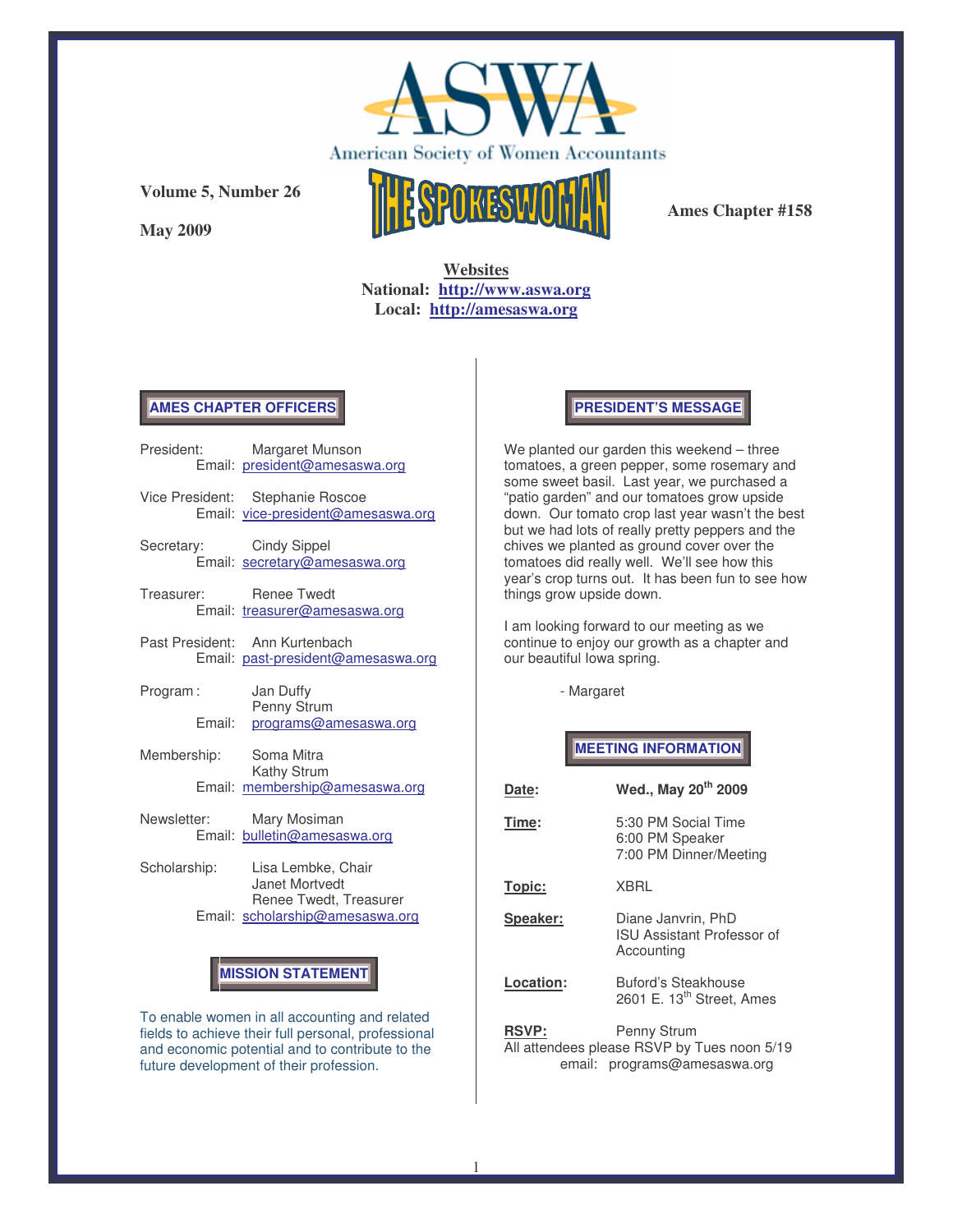

**May 2009**



**Ames Chapter #158**

**Websites National: http://www.aswa.org Local: http://amesaswa.org**



American Society of Women Accountants

May 20, 2009

- 1. Call to Order
- 2. Quorum
- 3. Approval of Minutes
- 4. Treasurer's Report
- 5. Committee Reports
	- a. Membership
	- b. Program
	- c. Bulletin
	- d. Scholarship
	- e. Outreach
- 6. Old Business
	- a. Regional
	- conference
	- b. Standing rules
- 7. New Business
- 8. Announcements
	- a. Next Meeting
	- b. Networking luncheon
- 9. Adjournment

# **SPEAKER BIO**

Professor Janvrin joined the faculty at Iowa State University in January 2001. Her research has been published in Journal of Information Systems, Accounting Horizons, Accounting and the Public Interest, Advances in Accounting, Research in Accouting Regulation and Informational Management. She serves on the AAA Auditing Section Public Company Accounting Oversight Board (PCAOB) confirmation research team. Her educational cases appear in Journal of Information Systems and the 2003, 2004 and 2006 editions of C3: Compendium of Classroom Cases and Tools for

Accounting Information Systems (AIS) Applications. She has earned her Certified Public Accountant (CPA), Certified Internal Auditor (CIA), and Certified Management Accountant (CMA) certificates. She is an active member of the American Accounting Association (AAA) and the Iowa Society of Certified Public Accountants.

PhD, University of Iowa, 2001 MA, University of Iowa, 1986 BA, Central College, Pella IA, 1983

#### **APRIL 2009 MINUTES**

Ames Chapter #158 Membership Meeting April 22, 2009

Call to Order: The April 2009 Membership Meeting of the Ames Chapter #158 was called to order by President Margaret Munson in Ames at 7:45 pm on Wednesday, April 22, 2009. Those in attendance were Margaret Munson, Kathy Strum, Jan Duffy, Lisa Lembke, Janet Mortvedt, Theresa Samson, Cindy Sippel, Stephanie Fox, Xaowen Guo, Karen Jacobson, Pat Jenkins, Cyndie Jeffrey, Kate Mulder, Carolyn Bauer and one guest, Sherri Wilson. A quorum was present.

Approval of Minutes: Jan Duffy moved to approve the minutes with the amendments noted. Karen Jacobson seconded the motion which passed.

Treasurer's Report: There was no Treasurer's report.

Committee Reports:

Membership Committee: The membership committee has proposed incentives for new members. The incentives would be gift certificates for guests who become members. We discussed having two \$25 certificates. There should be money in the budget for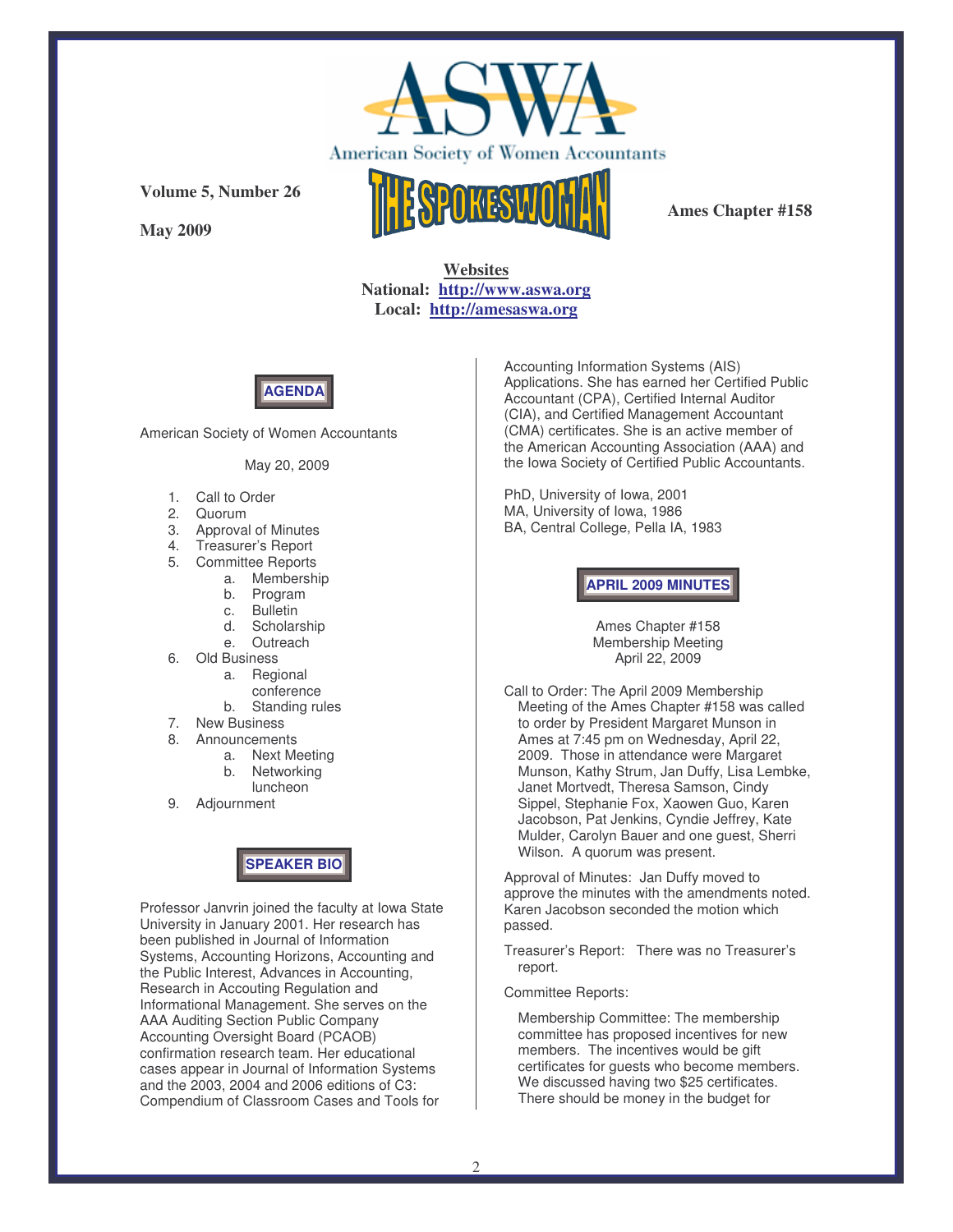

**May 2009**



**Ames Chapter #158**

## **Websites National: http://www.aswa.org Local: http://amesaswa.org**

membership to cover this. Current membership stands at 35. We had a goal for this year of a net five increase in membership.

Program: Diane Janvrin will be presenting at the May meeting which is on May 20.

- Bulletin: Please send all information for the bulletin to Mary Mosiman.
- Scholarship: Lisa Lembke has the form to receive matching funds for the scholarship from her employer, John Deere Credit.

Outreach: Nothing new to report.

Social Event: Nothing to report.

Nominating Committee: Kate Mulder moved that we adopt the slate of candidates that was presented by the nominating committee by unanimous consensus. Karen Jacobson seconded the motion which passed.

#### Old Business:

- Gift Wrapping: The group discussed whether to continue with the gift wrapping booth at the mall. It was noted the ABWA is also looking at whether to continue. Jan Duffy moved to conduct a secret ballot to determine if we would continue to participate in the gift wrapping. Pat Jenkins seconded the motion which passed. The secret ballot was conducted and on a vote of 13 No and 1 Yes we voted to discontinue our participation in the gift wrapping booth.
- Regional Conference: Kate Mulder is looking at the schedule for other regional conferences. We will be looking at options for the regional conference we are hosting in 2011. We will need to form a committee to start planning. Members noted that they are open to various locations and ideas.
- Standing Rules: We discussed the proposed changes to the standing rules. Additional updates will be made to the rules based on the discussion. If members have any other

suggestions, please send those to Kate and Cindy.

New Business:

- Member of the Year: The committee will be composed of Stephanie Roscoe, Karen Jacobson and Cindy Sippel. Please send them your nominations for member of the year by May 31.
- Group Photo: A photo of the member in attendance was taken at the beginning of the meeting.

Announcements:

Next meeting: May 20<sup>th</sup>

Networking Luncheon: Thursday, April 30<sup>th</sup> at El Azteca. RSVP to Soma

Adjournment: Meeting adjourned at 8:45 pm.

Respectfully submitted,

Cindy Sippel, Secretary

**UPCOMING MEETINGS**

| 6/17/09 | Legend's Restaurant           |
|---------|-------------------------------|
|         | Speaker: Cyndie Jeffrey, Phd. |
|         | SEC's Roadmap to IFRS         |

7/15/09 Annual Planning Meeting Time & Place TBA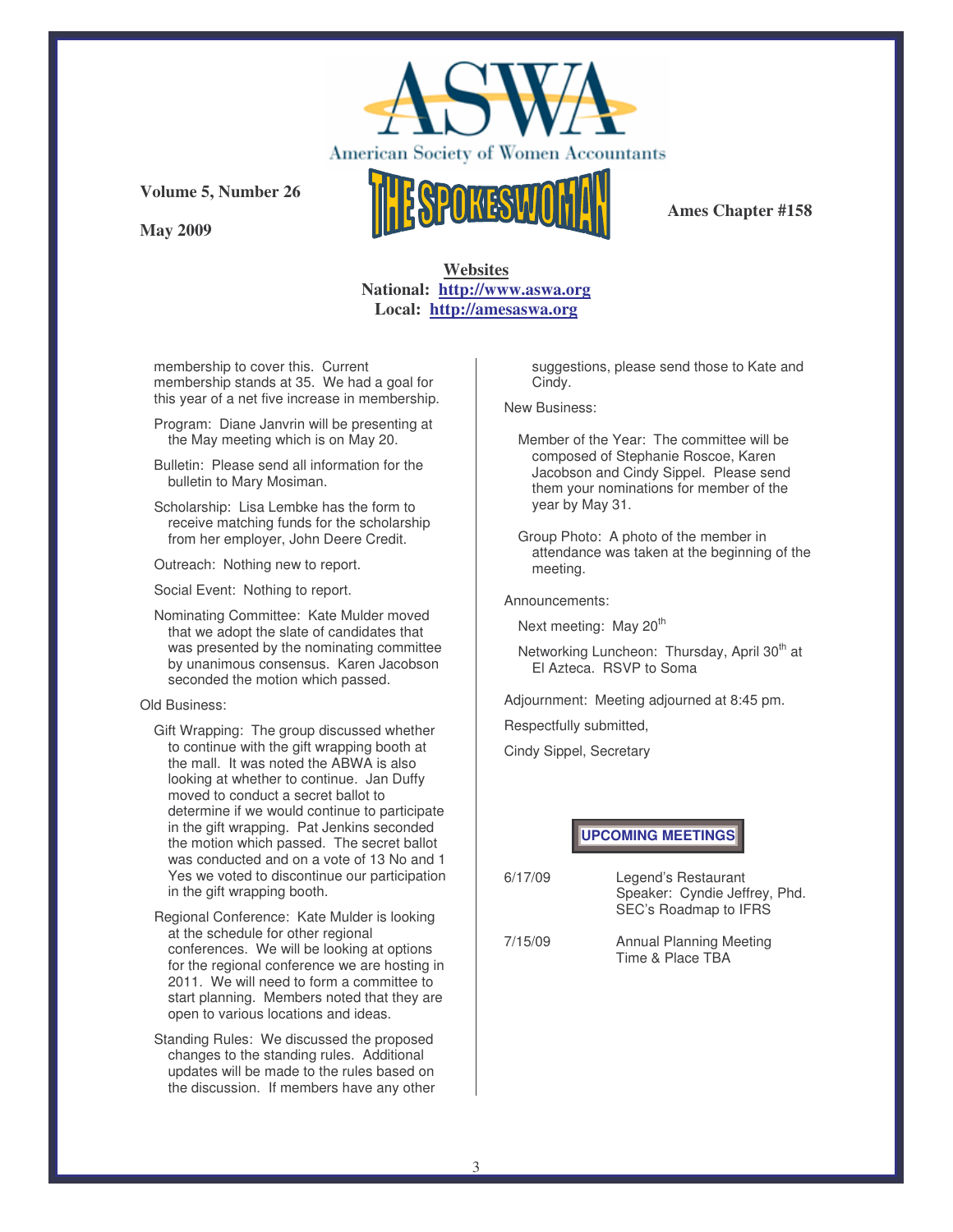

**May 2009**



**Ames Chapter #158**

**Websites National: http://www.aswa.org Local: http://amesaswa.org**

# **ANNOUNCEMENTS**

#### **Message from ASWA's 2009-10 & 2008-09 National Presidents**

On behalf of the ASWA National Board of Directors, we thank you for your continued support of your professional association. We are privileged to count you among the 4,000 members of ASWA, all of whom we are dedicated to serving. Your participation is vital to the future of ASWA, and we are asking you to renew your commitment by completing this year's membership renewal.

ASWA continues to provide invaluable networking and educational benefits at the local, regional and national levels through the *The Compass e-Magazine*, an intelligent electronic magazine and newsletter hybrid that combines the *Four Points* of industry content with ASWA news; this year's *Joint National Conference* (JNC)*,* October 19-21, in Las Vegas, Nevada; *ASWA's LinkedIn Group*, facilitating member discussion forums, job postings and industry news postings; the Accountemps and Robert Half Finance & Accounting sponsored *Online Career Center, providing content that addresses your* personal career as well as your hiring needs; our website at *www.aswa.org,* with a searchable online membership directory and much more!

The opportunity to support our own 501(c)(3) organization, The American Society of Women Accountants Educational Foundation (The Foundation) is also included in this dues renewal. The mission of The Foundation is to promote and advance financial literacy, scholarship and life skills through programs of recognition, mentoring, research and outreach. The Foundation Board is proud to announce the 2009-2010 scholarship winners at the upcoming spring regional conferences and in the June issue of *The Compass*, and to showcase the 2009 Foundation Award winners at the JNC in Las Vegas in

October. For more information about The Foundation, please visit our website.

ASWA stands for excellence. Your support is your commitment to our profession and to your career and life balance. Please renew your membership today.

Sincerely, Stacey L. Craig, CPA Barbara W. Covington 2009-2010 National President 2008-2009 National President

#### **Report from Nominating Committee**

| Officer Slate - 2009 - 2010:<br>President<br>Vice President<br>Secretary<br>Treasurer<br>Immediate Past President<br>Program |                                                                          | Stephanie Roscoe<br>Marilyn Moehlmann<br><b>Cindy Sippel</b><br><b>Renee Twedt</b><br>Margaret Munson<br>Jan Duffy |
|------------------------------------------------------------------------------------------------------------------------------|--------------------------------------------------------------------------|--------------------------------------------------------------------------------------------------------------------|
| Membership                                                                                                                   |                                                                          | Lin Shen<br>Soma Mitra<br>Lisa Lembke                                                                              |
| Newsletter                                                                                                                   |                                                                          |                                                                                                                    |
| Scholarship                                                                                                                  | Cyndie Jeffrey, Chair<br>Renee Twedt, Treasurer<br><b>Cheryl Carlile</b> |                                                                                                                    |
| Submitted by:<br>Jan Duffy and Cheryl Carlile                                                                                |                                                                          |                                                                                                                    |